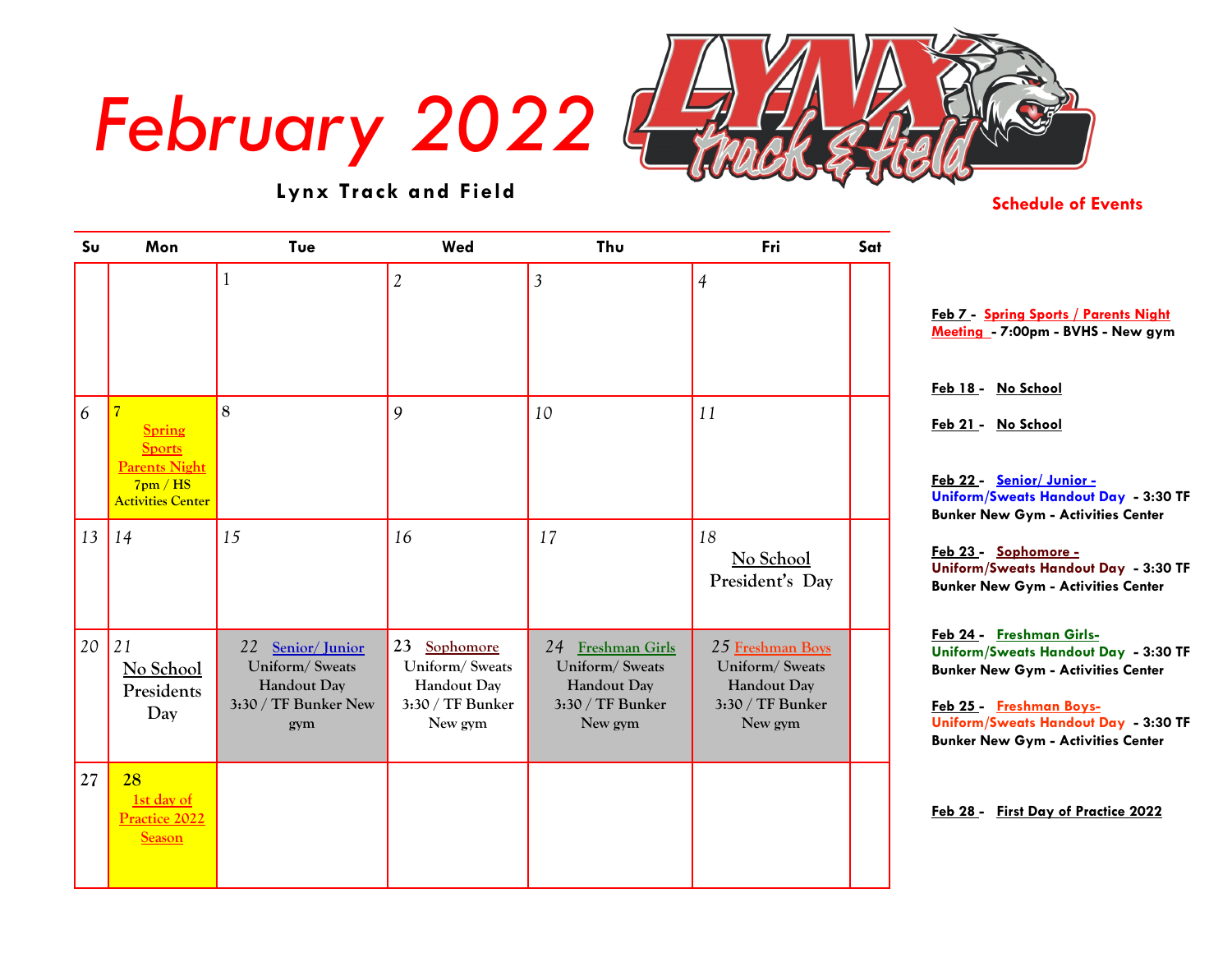

# *March 2022*

 **Lynx Track and Field**

**Schedule of Events**

| Sun                                                           | Mon                                                                                  | Tue                                                                                     | Wed                                                           | Thu                                                                                         | Fri                                                                                              | Sat                                                                                   |                                                                                                                                                       |
|---------------------------------------------------------------|--------------------------------------------------------------------------------------|-----------------------------------------------------------------------------------------|---------------------------------------------------------------|---------------------------------------------------------------------------------------------|--------------------------------------------------------------------------------------------------|---------------------------------------------------------------------------------------|-------------------------------------------------------------------------------------------------------------------------------------------------------|
| $31$ -Jan<br><b>1st Day</b><br>of PV<br>Practice<br>2022      | $28$ -Feb<br>1st Day of HS<br><b>Track &amp; Field</b><br>2022                       | MS Girls Track<br>Signup                                                                | $\overline{2}$<br><b>MS</b><br><b>Boys</b><br>Track<br>Signup | $\overline{3}$                                                                              | $\overline{4}$<br>Girls BB Sweet 16<br><b>Starts</b>                                             | 5<br>Boys BB Sweet 16<br><b>Starts</b><br>Powerlifting State Meet<br>@ Brandon Valley | Jan 31st - 1st day of Pole Vault Practice<br>Feb 28th - 1st day - HS Track Practice<br>Practice Times: 3:45 - 5:30 pm                                 |
| 6                                                             | $\overline{\mathcal{L}}$                                                             | 8                                                                                       | 9                                                             | 10<br><b>Girls State BB</b><br>Tourney @<br><b>Rapid City</b><br><b>Practice TBA</b>        | 11<br><b>Girls State BB</b><br>Tourney @<br><b>Rapid City</b><br><b>Practice TBA</b>             | 12<br><b>Finals</b><br><b>Girls State BB</b><br>Tourney @<br><b>Rapid City</b>        | March 10 - 11 - 12 - Girls State "AA"<br>"BB @ Rapid City<br>March 14th - HS/EL Conferences                                                           |
| 13                                                            | 14<br>HS / Elementary<br>Conferences                                                 | 15<br>IS / MS<br>Conferences                                                            | 16                                                            | 17<br><b>Boys State</b><br><b>BB</b> Tourney @<br><b>SF Pentagon</b><br><b>Practice TBA</b> | 18<br>Comp Day<br><b>Boys State BB</b><br>Tourney @<br><b>SF Pentagon</b><br><b>Practice TBA</b> | 19<br>Finals<br><b>Boys State</b><br><b>BB</b> Tourney @<br><b>SF Pentagon</b>        | March 15th - IS/MS Conferences<br>March 17 - 18 - 19 - Boys State "AA"                                                                                |
| 20<br>$Ap-$<br>parel Web<br><b>Store closes</b><br>@ Midnight | 21 Dan Lennon<br>@ Dakota Dome<br>11:00 am<br>1st MS T&F Practice<br>Girls BB Awards | 22<br><b>Kids</b><br><b>Track Camp</b><br>"Meet Me @<br>the Track"<br>2nd - 6th graders | 23<br>End<br>of 3rd<br>Quar-                                  | 24                                                                                          | 25                                                                                               | 26                                                                                    | <b>BB</b> @ Sioux Falls<br>March 17th - No School (Snow Day)<br>(if unused)<br>March 21 - Dan Lennon @ USD 11:30pm<br>Depart: 9:45am<br>Return: 10 pm |
| 27                                                            | 28<br>(Varsity)<br><b>Ruth Marske</b><br><b>SDSU</b><br>$@2$ pm                      | Kids<br>29<br><b>Track Camp</b><br>"Meet Me @<br>the Track"<br>2nd - 6th graders        | 30                                                            | 31                                                                                          |                                                                                                  | $\overline{2}$<br>(Varsity)<br><b>Indoor ESD</b><br>@SDSU<br>$@1$ pm                  | March 25 - Ruth Marske @ SDSU 2pm<br>Depart: 10:45am<br>Return: 10 pm<br>April 2 - Indoor ESD @ SDSU 1pm<br>Depart: 10:45am<br>Return: 7 pm           |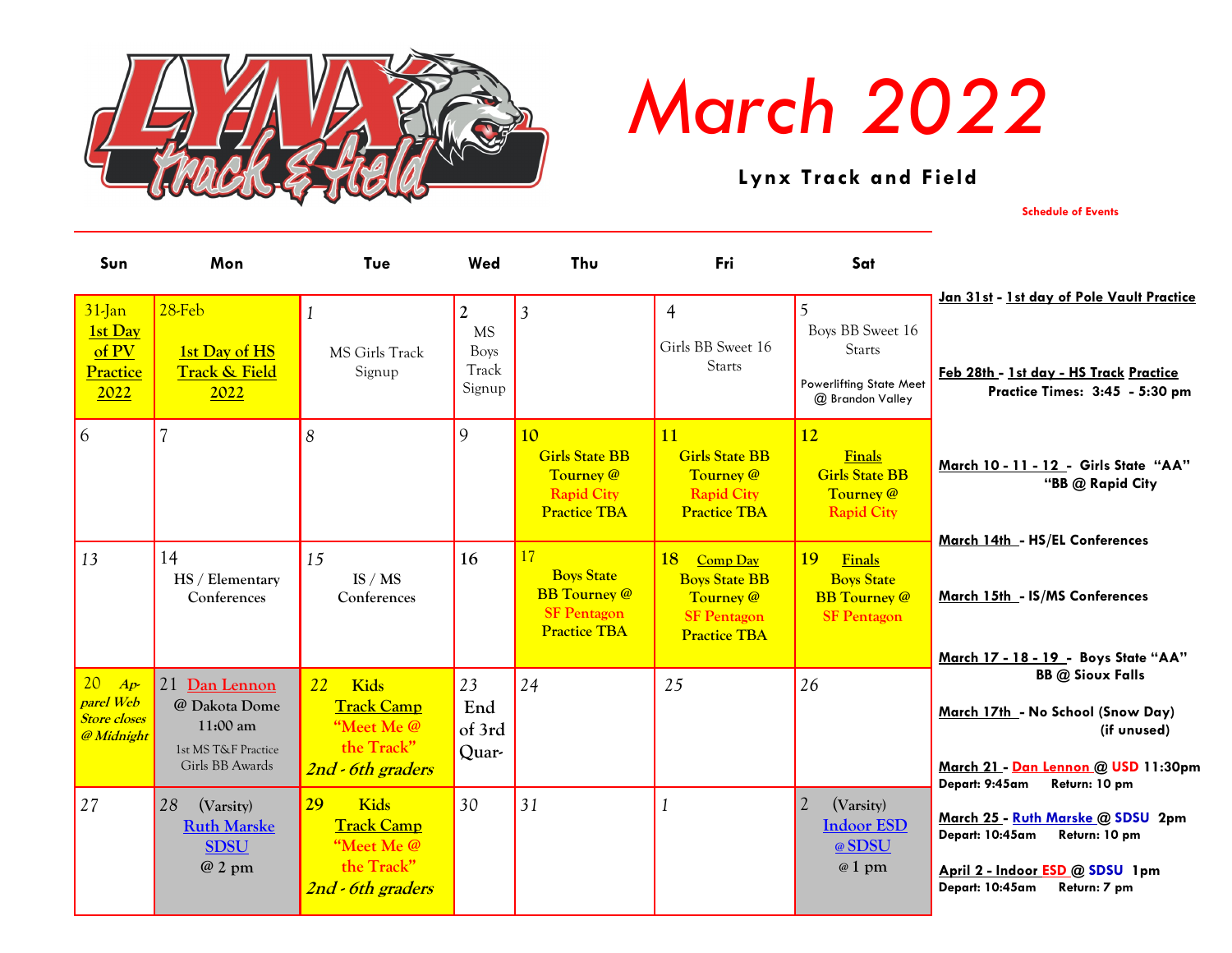*April 2022*



### **Lynx Track and Field**

#### **Schedule of Events**

| Sun              | Mon                                                             | Tue                                                             | Wed | Thu                                                           | Fri                                   | Sat                                                  |                                                                                                                       |
|------------------|-----------------------------------------------------------------|-----------------------------------------------------------------|-----|---------------------------------------------------------------|---------------------------------------|------------------------------------------------------|-----------------------------------------------------------------------------------------------------------------------|
| 27               | 28<br>(Varsity)<br><b>Ruth Marske</b><br><b>SDSU</b><br>$@2$ pm | 29                                                              | 30  | 31                                                            |                                       | 2<br>(Varsity)<br><b>Indoor ESD</b><br>@SDSU<br>@1pm | April 5 - Harrisburg Invite @ HHS 4:00 pm<br><b>Depart: 2:15</b><br>Return: 10 pm<br>April 7 - JV Metro @ SF HWF 4 pm |
|                  |                                                                 |                                                                 |     |                                                               |                                       |                                                      | <b>Depart: 2:15</b><br>Return: 8pm                                                                                    |
| $\overline{3}$   | $\overline{4}$                                                  | 5<br>$\sqrt{\text{V}}$ / Varsity)<br><b>Harrisburg Invite</b>   | 6   | 7 (Mike, Joe, Troy, Matt)<br>JV Metro @ HWF                   | $\boldsymbol{8}$                      | 9<br>(Varsity)<br><b>Lynx Invite</b>                 | April 9 - Lynx Invite @ Brandon 10:00 am                                                                              |
|                  |                                                                 | @ Harrisburg<br>$4:00 \text{ pm}$<br>(MSTF@ BV-Mitchell)        |     | BV / SFL / SFR/ SFO/ SFW<br>$4:00 \text{ pm}$<br>(HS Musical) | (HS Musical)                          | @ Brandon<br>10:00 am<br>(HS Musical)                | April 12 - Triangular @ Mitchell 4 pm                                                                                 |
|                  |                                                                 |                                                                 |     |                                                               |                                       |                                                      | April 19 - Pentangular @ Brandon 4 pm<br><b>Depart: 1:25</b><br>Return: 11 pm                                         |
| 10<br>(HS        | 11                                                              | 12<br>(V / Varsity)<br>Triangular<br>@ Mitchell                 | 13  | 14<br>$(MS$ Track $@$ Home)                                   | 15<br><b>Good Friday</b><br>No School | 16                                                   |                                                                                                                       |
| <b>Musical</b> ) |                                                                 | BV / MHS / YHS                                                  |     | 8th Grade Metro Field                                         | <b>Practice TBA</b>                   |                                                      | April 21 - JV Lennox Invite @ Lennox 4pm<br><b>Depart: 2:15</b><br><b>Return: 10:00</b>                               |
| 17               | 18<br><b>Easter Monday</b>                                      | 19 $(JV / Varsity)$<br>Pentangular                              | 20  | 21<br>(Tony, Jeff T, Mike)<br>(JV)-Lennox Invite              | 22<br>(Varsity)<br>Pierre Legion      | 23 Prom 2021<br>"Race to the                         | April 22 - Legion Relays @ Pierre 11:30am<br><b>Depart: 6:45</b><br><b>Return: 11:00</b>                              |
| Easter           | No School<br><b>Practice TBA</b>                                | @ Brandon<br>SCH/SFO/SB-L/YHS/ &                                |     | @ Lennox<br>$4:00 \text{ pm}$                                 | <b>Relays</b><br>$11:30 \text{ pm}$   | Ranch"<br>Elementary                                 |                                                                                                                       |
|                  |                                                                 | $BV)$ 4:00 pm                                                   |     | (MS Track @ Home)<br><b>BV</b> Invite                         |                                       | <b>Track Meet</b>                                    | April 26 - JV - Dakota Valley Invite @<br><b>North Sioux City 4pm</b><br>Return: 11 pm<br><b>Depart: 1:25</b>         |
| 24               | 25                                                              | 26(Troy, Joe, Matt, Jeff O)<br><b>JV</b> - Dakota Valley Invite | 27  | 28<br>(Varsity)<br><b>Metro Conference</b>                    | 29                                    | 30 Rain Date<br>"Race to the                         |                                                                                                                       |
|                  |                                                                 | @ N. Sioux City<br>$4:00 \text{ pm}$                            |     | Meet<br>@ Harrisburg 2:30pm                                   |                                       | Ranch"<br>Elementary                                 | April 28 - Metro Conference @ HHS 2:30pm<br><b>Depart: 12:50</b><br><b>Return: 9:00</b>                               |
|                  |                                                                 |                                                                 |     | (MS Field @ Home)                                             |                                       | <b>Track Meet</b>                                    |                                                                                                                       |